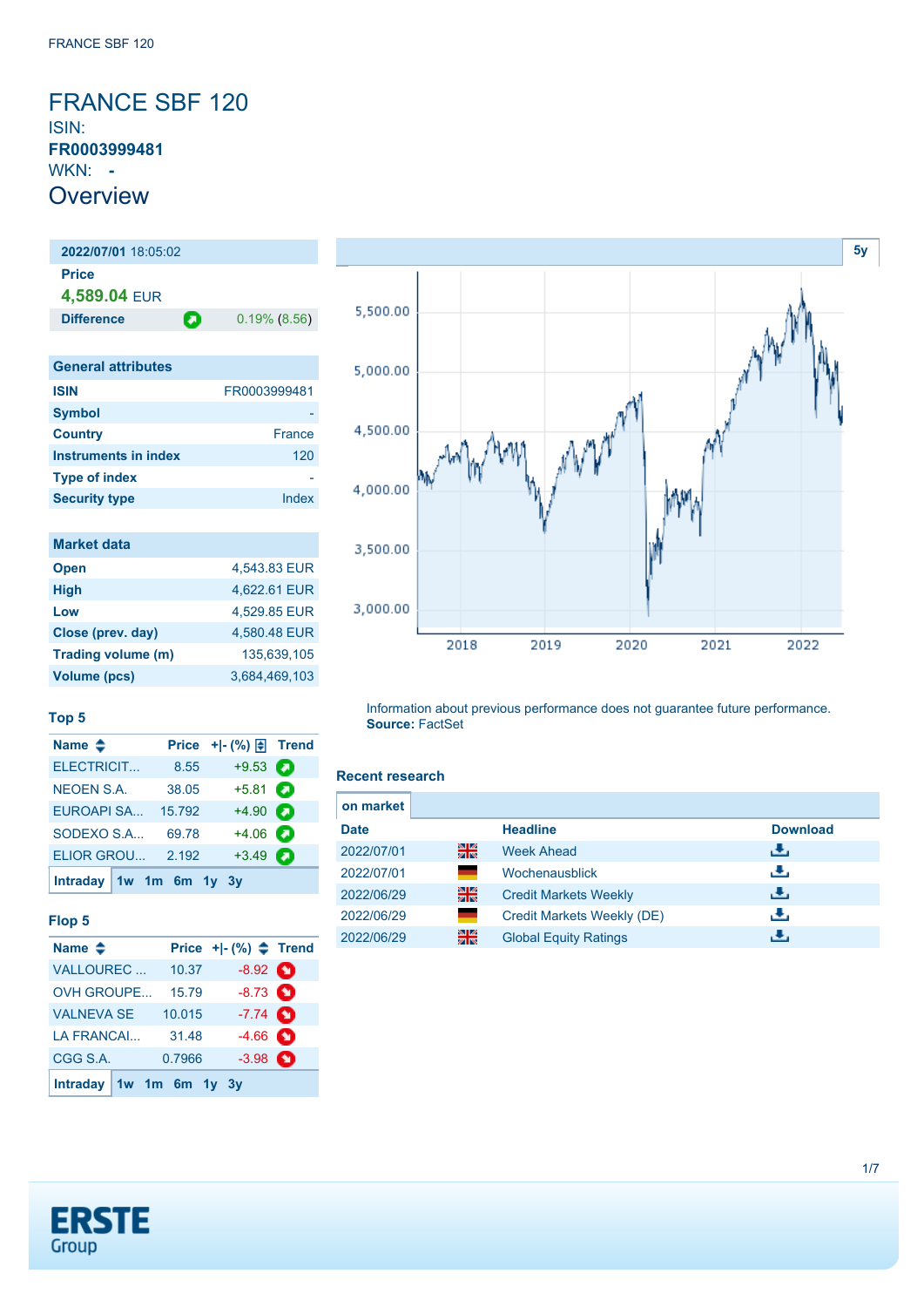| <b>Futures and Options</b> |  |
|----------------------------|--|
| <b>Related Futures</b>     |  |
| <b>Related Options</b>     |  |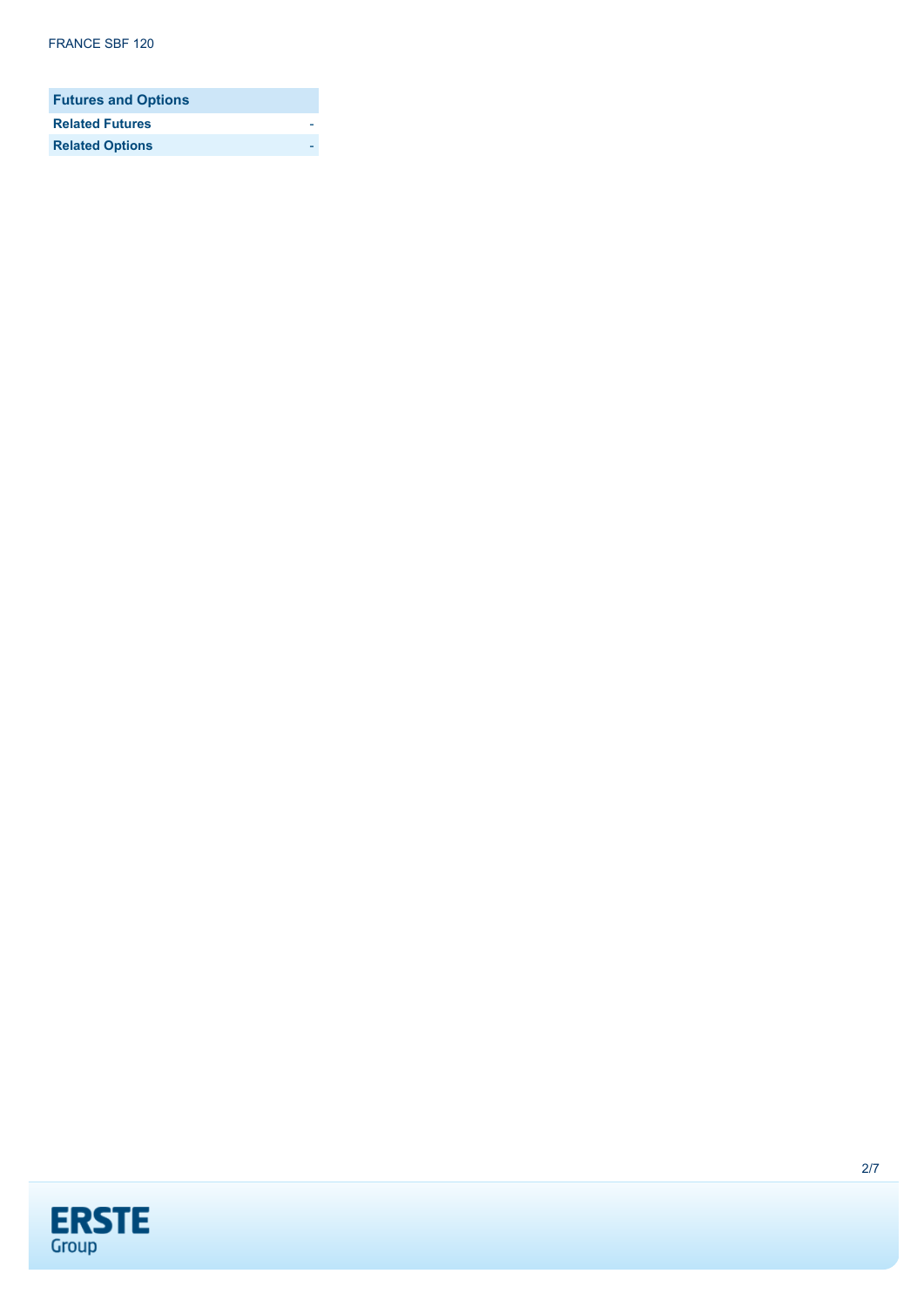## Details

**2022/07/01** 18:05:02 **Price 4,589.04** EUR

**Difference 0.19% (8.56)** 

| <b>General attributes</b> |               |
|---------------------------|---------------|
| <b>ISIN</b>               | FR0003999481  |
| <b>Symbol</b>             |               |
| <b>Country</b>            | <b>France</b> |
| <b>Security type</b>      | Index         |
| Instruments in index      | 120           |

| <b>Market data</b> |               |
|--------------------|---------------|
| <b>Open</b>        | 4,543.83 EUR  |
| <b>High</b>        | 4,622.61 EUR  |
| Low                | 4.529.85 EUR  |
| Close (prev. day)  | 4,580.48 EUR  |
| Trading volume (m) | 135.639.105   |
| Volume (pcs)       | 3,684,469,103 |

### **Performance and Risk**

|                   | 6 <sub>m</sub> | 1v        | 3v        |
|-------------------|----------------|-----------|-----------|
| Perf $(\%)$       | $-17.25%$      | $-10.58%$ | $+4.54%$  |
| Perf (abs.)       | $-956.64$      | $-543.05$ | $+199.11$ |
| <b>Beta</b>       |                |           |           |
| <b>Volatility</b> | 25.91          | 21.11     | 23.59     |



Information about previous performance does not guarantee future performance. **Source:** FactSet

| <b>Price data</b>                           |                            |
|---------------------------------------------|----------------------------|
| Ø price 5 days   Ø volume 5 days (pcs.)     | 4,647.35 EUR (138,140,685) |
| Ø price 30 days   Ø volume 30 days (pcs.)   | 4,808.59 EUR (157,341,193) |
| Ø price 100 days   Ø volume 100 days (pcs.) | 4,984.15 EUR (159,902,394) |
| Ø price 250 days   Ø volume 250 days (pcs.) | 5,192.93 EUR (143,763,827) |
| <b>YTD High   date</b>                      | 5,712.69 EUR (2022/01/05)  |
| <b>YTD Low   date</b>                       | 4,453.69 EUR (2022/03/07)  |
| 52 Weeks High   date                        | 5,712.69 EUR (2022/01/05)  |
| 52 Weeks Low   date                         | 4,453.69 EUR (2022/03/07)  |

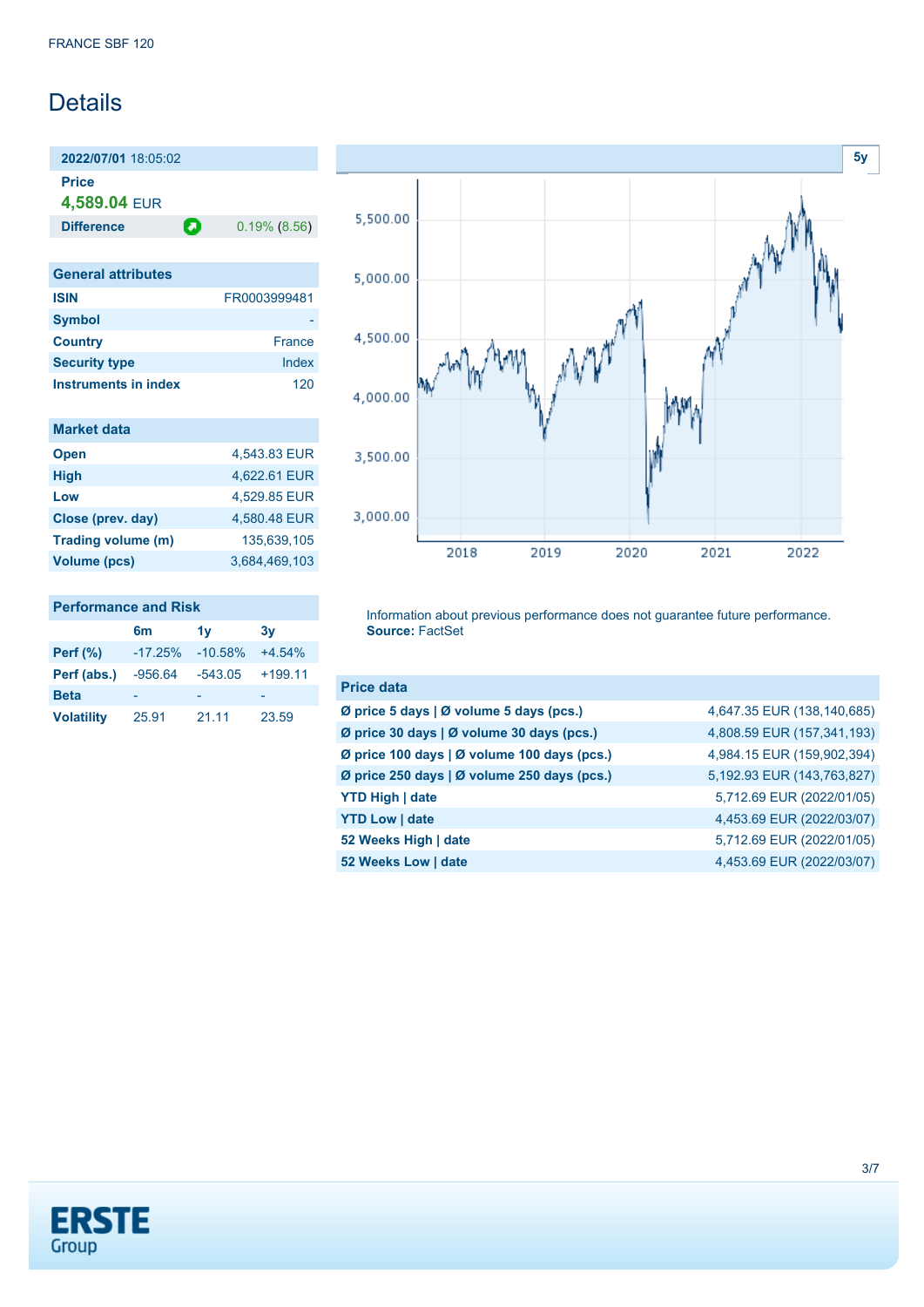# **Composition**

### Page 1 of 2  $<< <$  $>$  >>

| Name $\triangle$<br><b>ISIN</b>            | <b>Price</b> | Diff % $\triangleq$<br>Diff $+/-$ | Performance $\triangle$ | <b>Date</b><br><b>Time</b> | Turnover Pc. <b>←</b><br>Turnover Money ♦ |
|--------------------------------------------|--------------|-----------------------------------|-------------------------|----------------------------|-------------------------------------------|
| <b>ACCOR S.A.</b><br>FR0000120404          | 25.93        | 0.39%<br>0.10                     |                         | 22/07/01<br>17:37:15       | 775,267<br>20,020,550.00                  |
| <b>AIR FRANCE-KLM SA</b><br>FR0000031122   | 1.124        | 0.58%<br>0.01                     |                         | 22/07/01<br>17:37:28       | 16,637,697<br>18,914,403.00               |
| <b>AIR LIQUIDE SA</b><br>FR0000120073      | 126.94       | $-0.92%$<br>$-1.18$               |                         | 22/07/01<br>17:38:31       | 897,182<br>114,548,588.00                 |
| <b>AIRBUS SE</b><br>NL0000235190           | 95.24        | 3.02%<br>2.79                     |                         | 22/07/01<br>17:36:52       | 1,766,197<br>168,257,971.00               |
| <b>ALBIOMA</b><br>FR0000060402             | 49.88        | $0.00\%$<br>0.00                  |                         | 22/07/01<br>17:35:25       | 162,581<br>8,109,474.00                   |
| <b>ALD EUR1.5</b><br>FR0013258662          | 10.96        | $-1.44%$<br>$-0.16$               |                         | 22/07/01<br>17:35:24       | 87,765<br>967,604.00                      |
| <b>ALSTOM SA</b><br>FR0010220475           | 21.87        | 1.30%<br>0.28                     |                         | 22/07/01<br>17:39:29       | 1,475,631<br>32,318,020.00                |
| ALTAREA S.C.A.<br>FR0000033219             | 129.80       | $-0.61%$<br>$-0.80$               |                         | 22/07/01<br>17:35:23       | 2,858<br>371,816.00                       |
| <b>ALTEN S.A.</b><br>FR0000071946          | 101.60       | $-2.12%$<br>$-2.20$               |                         | 22/07/01<br>17:35:02       | 89,931<br>9,164,644.00                    |
| <b>AMUNDI S.A.</b><br>FR0004125920         | 50.35        | $-3.54%$<br>$-1.85$               |                         | 22/07/01<br>17:35:28       | 135.476<br>6,854,989.00                   |
| APERAM S.A.<br>LU0569974404                | 26.53        | 0.11%<br>0.03                     |                         | 22/07/01<br>17:35:05       | 441.925<br>11,794,024.00                  |
| ARCELORMITTAL S.A.<br>LU1598757687         | 21.625       | 0.53%<br>0.12                     |                         | 22/07/01<br>17:39:08       | 4,105,317<br>88,697,846.00                |
| ARKEMA S.A.<br>FR0010313833                | 85.92        | 1.18%<br>1.00                     |                         | 22/07/01<br>17:35:19       | 162,596<br>13,984,607.00                  |
| <b>ATOS SE</b><br>FR0000051732             | 12.67        | $-0.90%$<br>$-0.12$               |                         | 22/07/01<br>17:35:35       | 1,281,180<br>16,265,812.00                |
| AXA S.A.<br>FR0000120628                   | 21.725       | 0.30%<br>0.07                     |                         | 22/07/01<br>17:36:47       | 3,691,881<br>80, 132, 483.00              |
| AÉROPORTS DE PARIS S.A.<br>FR0010340141    | 122.75       | 1.57%<br>1.90                     |                         | 22/07/01<br>17:38:20       | 95,274<br>11,644,743.00                   |
| <b>BIOMERIEUX</b><br>FR0013280286          | 95.04        | 1.97%<br>1.84                     |                         | 22/07/01<br>17:35:30       | 80,970<br>7,630,717.00                    |
| <b>BNP PARIBAS S.A.</b><br>FR0000131104    | 45.31        | $-0.12%$<br>$-0.06$               |                         | 22/07/01<br>17:36:57       | 2,923,835<br>132,374,766.00               |
| <b>BOLLORÉ S.A.</b><br>FR0000039299        | 4.428        | 0.18%<br>0.01                     |                         | 22/07/01<br>17:35:30       | 1,044,625<br>4,624,202.00                 |
| <b>BOUYGUES S.A.</b><br>FR0000120503       | 28.82        | $-1.84%$<br>$-0.54$               |                         | 22/07/01<br>17:35:10       | 1,304,325<br>37,615,923.00                |
| <b>BUREAU VERITAS S.A.</b><br>FR0006174348 | 24.65        | 0.82%<br>0.20                     |                         | 22/07/01<br>17:35:04       | 629,559<br>15,475,667.00                  |
| <b>CAPGEMINI SE</b><br>FR0000125338        | 161.75       | $-1.04%$<br>$-1.70$               |                         | 22/07/01<br>17:35:17       | 597,134<br>96,380,999.00                  |
| <b>CARMILA SA</b><br>FR0010828137          | 13.54        | 0.30%<br>0.04                     |                         | 22/07/01<br>17:35:08       | 63,452<br>853,992.00                      |

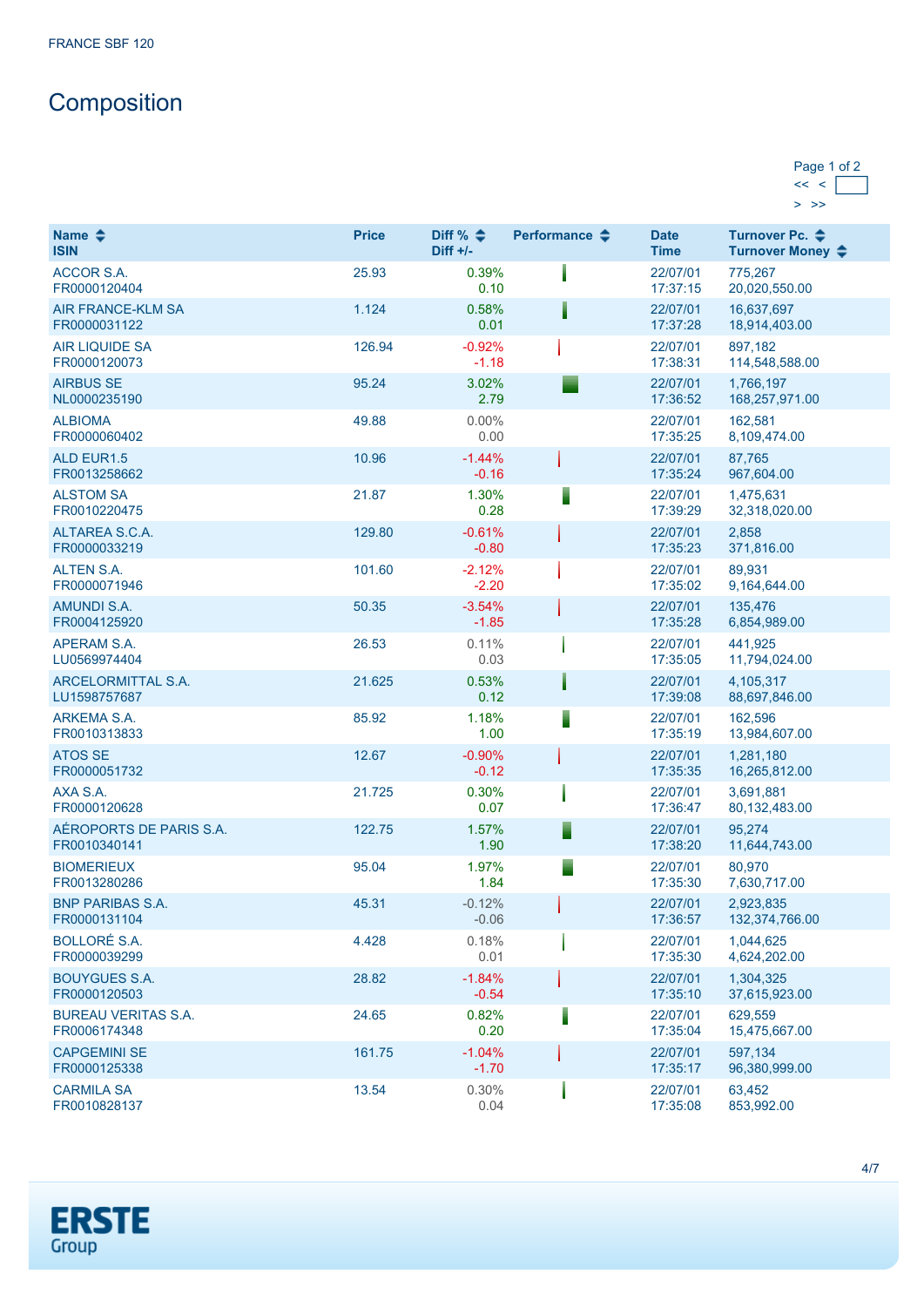### FRANCE SBF 120

| <b>CARREFOUR SA</b><br>FR0000120172              | 16.94  | 0.33%<br>0.06       |   | 22/07/01<br>17:35:02 | 1,549,878<br>26,242,375.00  |  |
|--------------------------------------------------|--------|---------------------|---|----------------------|-----------------------------|--|
| <b>CASINO GUICHARD-PERRACHON</b><br>FR0000125585 | 12.46  | 0.89%<br>0.11       |   | 22/07/01<br>17:35:16 | 258,548<br>3,231,693.00     |  |
| CGG S.A.<br>FR0013181864                         | 0.7966 | $-3.98%$<br>$-0.03$ |   | 22/07/01<br>17:35:24 | 12,439,376<br>10,134,052.00 |  |
| COFACE S.A.<br>FR0010667147                      | 10.20  | 2.36%<br>0.24       |   | 22/07/01<br>17:35:03 | 257,121<br>2,604,957.00     |  |
| <b>COMPAGNIE DE SAINT-GOBAIN</b><br>FR0000125007 | 41.04  | 0.23%<br>0.10       |   | 22/07/01<br>17:35:19 | 1.013.774<br>41,529,584.00  |  |
| <b>COMPAGNIE GENERALE DES ET</b><br>FR001400AJ45 | 26.17  | 0.75%<br>0.20       |   | 22/07/01<br>17:35:02 | 1,251,429<br>32,688,754.00  |  |
| <b>COMPAGNIE PLASTIC OMNIUM </b><br>FR0000124570 | 16.63  | 0.60%<br>0.10       |   | 22/07/01<br>17:35:13 | 114.652<br>1,907,479.00     |  |
| <b>COVIVIO SA</b><br>FR0000064578                | 52.50  | $-0.85%$<br>$-0.45$ |   | 22/07/01<br>17:35:19 | 112.142<br>5,909,279.00     |  |
| <b>CRÉDIT AGRICOLE S.A.</b><br>FR0000045072      | 8.73   | $-0.01%$<br>$-0.00$ |   | 22/07/01<br>17:35:04 | 4.773.112<br>41,650,157.00  |  |
| DANONE S.A.<br>FR0000120644                      | 53.30  | 0.08%<br>0.04       |   | 22/07/01<br>17:35:04 | 928.974<br>49,395,792.00    |  |
| <b>DASSAULT AVIATION S.A.</b><br>FR0014004L86    | 150.70 | 1.21%<br>1.80       | I | 22/07/01<br>17:35:24 | 50.484<br>7,591,463.00      |  |
| DASSAULT SYSTÈMES SE<br>FR0014003TT8             | 35.325 | 0.60%<br>0.21       |   | 22/07/01<br>17:35:11 | 1,106,295<br>38,881,222.00  |  |
| <b>DERICHEBOURG SA</b><br>FR0000053381           | 5.51   | 0.18%<br>0.01       |   | 22/07/01<br>17:35:02 | 173,615<br>957,989.00       |  |
| <b>EDENRED S.A.</b><br>FR0010908533              | 45.79  | 1.82%<br>0.82       | ▀ | 22/07/01<br>17:35:20 | 586,762<br>26,637,936.00    |  |
| EIFFAGE S.A.<br>FR0000130452                     | 86.66  | 0.91%<br>0.78       |   | 22/07/01<br>17:35:13 | 307,176<br>26,504,204.00    |  |
| ELECTRICITÉ DE FRANCE<br>FR0010242511            | 8.55   | 9.53%<br>0.74       |   | 22/07/01<br>17:39:49 | 7,170,158<br>59,963,320.00  |  |
| <b>ELIOR GROUP SA</b><br>FR0011950732            | 2.192  | 3.49%<br>0.07       |   | 22/07/01<br>17:35:26 | 1,300,247<br>2,834,566.00   |  |
| ELIS S.A.<br>FR0012435121                        | 12.85  | 1.18%<br>0.15       | ı | 22/07/01<br>17:35:22 | 315,633<br>4,033,432.00     |  |
| <b>ENGIE S.A.</b><br>FR0010208488                | 11.194 | 2.08%<br>0.23       |   | 22/07/01<br>17:35:02 | 4.744.121<br>52,813,354.00  |  |
| <b>ERAMET S.A.</b><br>FR0000131757               | 95.30  | $-3.88%$<br>$-3.85$ |   | 22/07/01<br>17:35:24 | 110,243<br>10,710,388.00    |  |
| <b>ESSILORLUXOTTICA</b><br>FR0000121667          | 143.85 | 0.66%<br>0.95       |   | 22/07/01<br>17:36:57 | 442,138<br>63,515,201.00    |  |
| <b>EURAZEO SE</b><br>FR0000121121                | 59.20  | 0.17%<br>0.10       |   | 22/07/01<br>17:35:28 | 121,606<br>7,175,463.00     |  |
| <b>EUROAPI SAS</b><br>FR0014008VX5               | 15.792 | 4.90%<br>0.74       |   | 22/07/01<br>17:35:24 | 330,885<br>5,147,209.00     |  |
| EUROFINS SCIENTIFIC S.E.<br>FR0014000MR3         | 75.24  | 0.21%<br>0.16       |   | 22/07/01<br>17:35:05 | 335.872<br>25,119,351.00    |  |
| EURONEXT N.V.<br>NL0006294274                    | 77.16  | $-0.95%$<br>$-0.74$ |   | 22/07/01<br>17:35:24 | 85,232<br>6,575,237.00      |  |
| EUTELSAT COMMUNICATIONS<br>FR0010221234          | 10.93  | 1.77%<br>0.19       |   | 22/07/01<br>17:35:23 | 412,136<br>4,478,638.00     |  |
| <b>FAURECIA S.A.</b><br>FR0000121147             | 18.87  | $-0.24%$<br>$-0.05$ |   | 22/07/01<br>17:35:02 | 1,170,474<br>22,136,468.00  |  |
| <b>FNAC DARTY SA</b>                             | 39.64  | $-1.98%$            |   | 22/07/01             | 98,786                      |  |

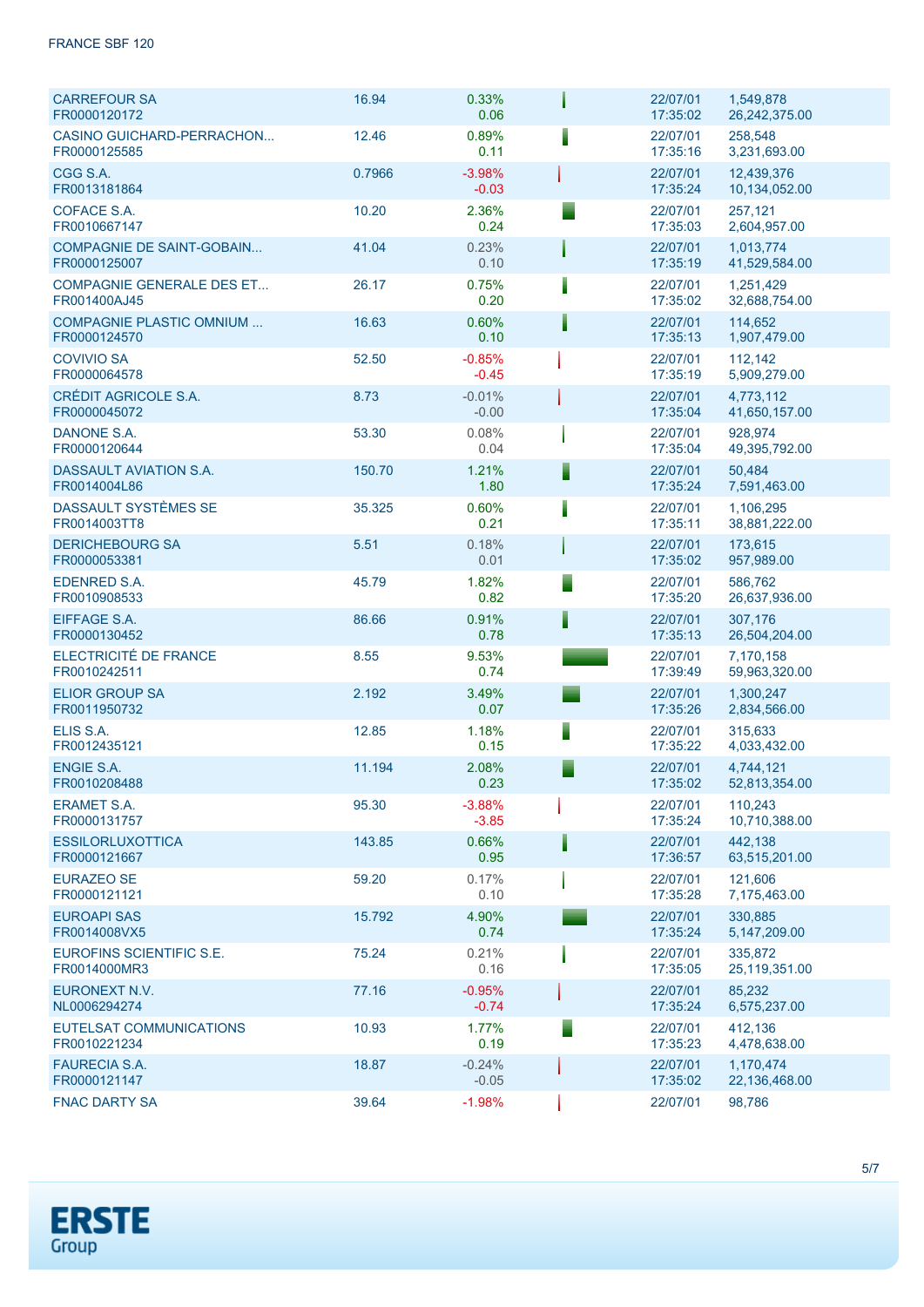### FRANCE SBF 120

| FR0011476928                                     |          | $-0.80$             | 17:35:04             | 3,908,359.00               |
|--------------------------------------------------|----------|---------------------|----------------------|----------------------------|
| <b>GAZTRANSPORT ET TECHNIGAZ</b><br>FR0011726835 | 119.70   | 0.17%<br>0.20       | 22/07/01<br>17:35:16 | 82,065<br>9,830,350.00     |
| <b>GECINA S.A.</b><br>FR0010040865               | 90.30    | 1.46%<br>1.30       | 22/07/01<br>17:35:04 | 164,485<br>14,812,342.00   |
| <b>GETLINK SE</b><br>FR0010533075                | 17.15    | 1.90%<br>0.32       | 22/07/01<br>17:35:04 | 1,880,007<br>32,120,864.00 |
| <b>HERMES INTERNATIONAL SA</b><br>FR0000052292   | 1,065.50 | $-0.14%$<br>$-1.50$ | 22/07/01<br>17:35:18 | 47,704<br>50,632,200.00    |
| <b>ICADE SA</b><br>FR0000035081                  | 46.24    | $-0.64%$<br>$-0.30$ | 22/07/01<br>17:35:09 | 79,873<br>3,696,931.00     |
| <b>IMERYS S.A.</b><br>FR0000120859               | 28.88    | $-0.62%$<br>$-0.18$ | 22/07/01<br>17:35:09 | 55,393<br>1,607,454.00     |
| <b>INTERPARFUMS SA</b><br>FR0004024222           | 45.30    | 0.33%<br>0.15       | 22/07/01<br>17:35:12 | 18,716<br>844,744.00       |
| <b>IPSEN S.A.</b><br>FR0010259150                | 92.10    | 2.28%<br>2.05       | 22/07/01<br>17:35:18 | 97,787<br>8,964,009.00     |
| <b>IPSOS S.A.</b><br>FR0000073298                | 43.65    | $-1.13%$<br>$-0.50$ | 22/07/01<br>17:35:14 | 49,944<br>2,171,070.00     |
| <b>JCDECAUX SA</b><br>FR0000077919               | 16.10    | 0.44%<br>0.07       | 22/07/01<br>17:35:08 | 77,478<br>1,248,918.00     |
| <b>KERING S.A.</b><br>FR0000121485               | 487.25   | $-0.58%$<br>$-2.85$ | 22/07/01<br>17:35:18 | 128,375<br>62,782,076.00   |
| KLÉPIERRE S.A.<br>FR0000121964                   | 18.33    | $-0.16%$<br>$-0.03$ | 22/07/01<br>17:35:23 | 852,539<br>15,626,233.00   |
| <b>KORIAN SA</b><br>FR0010386334                 | 14.27    | $-0.14%$<br>$-0.02$ | 22/07/01<br>17:35:14 | 144,416<br>2,055,728.00    |
| L'OREAL S.A.<br>FR0000120321                     | 329.40   | 0.03%<br>0.10       | 22/07/01<br>17:37:07 | 295,244<br>97,271,580.00   |
| LA FRANCAISE DES JEUX SA<br>FR0013451333         | 31.48    | $-4.66%$<br>$-1.54$ | 22/07/01<br>17:35:06 | 528,949<br>16,383,901.00   |
| <b>LEGRAND S.A.</b><br>FR0010307819              | 70.12    | $-0.48%$<br>$-0.34$ | 22/07/01<br>17:35:02 | 393,690<br>27,537,852.00   |
| LVMH MOET HENNESSY LOUIS<br>FR0000121014         | 580.00   | $-0.29%$<br>$-1.70$ | 22/07/01<br>17:36:44 | 245,106<br>142,268,973.00  |
| <b>MAISONS DU MONDE SA</b><br>FR0013153541       | 9.345    | $-1.63%$<br>$-0.16$ | 22/07/01<br>17:35:22 | 98,489<br>930,044.00       |
| <b>MCPHY ENERGY SAS</b><br>FR0011742329          | 12.995   | 1.44%<br>0.19       | 22/07/01<br>17:35:09 | 83.494<br>1,082,872.00     |
| <b>MERCIALYS SA</b><br>FR0010241638              | 7.815    | 1.36%<br>0.11       | 22/07/01<br>17:35:16 | 277,991<br>2,167,168.00    |
| METROPOLE TELEVISION M6<br>FR0000053225          | 14.20    | 0.78%<br>0.11       | 22/07/01<br>17:35:19 | 31,883<br>450,693.00       |
| <b>NEOEN S.A.</b><br>FR0011675362                | 38.05    | 5.81%<br>2.09       | 22/07/01<br>17:35:09 | 103.719<br>3,895,743.00    |
| <b>NEXANS S.A.</b><br>FR0000044448               | 75.30    | 1.83%<br>1.35       | 22/07/01<br>17:35:10 | 91,734<br>6,897,002.00     |
| <b>NEXITY SA</b><br>FR0010112524                 | 25.40    | $-0.39%$<br>$-0.10$ | 22/07/01<br>17:35:15 | 164,337<br>4,169,424.00    |
| <b>ORANGE SA</b><br>FR0000133308                 | 11.28    | 0.53%<br>0.06       | 22/07/01<br>17:36:28 | 5,601,193<br>62,976,831.00 |
| <b>ORPEA SA</b><br>FR0000184798                  | 22.69    | $-2.37%$<br>$-0.55$ | 22/07/01<br>17:35:23 | 337,907<br>7,690,545.00    |
| <b>OVH GROUPE SAS</b><br>FR0014005HJ9            | 15.79    | $-8.73%$<br>$-1.51$ | 22/07/01<br>17:38:38 | 343,460<br>5,609,939.00    |